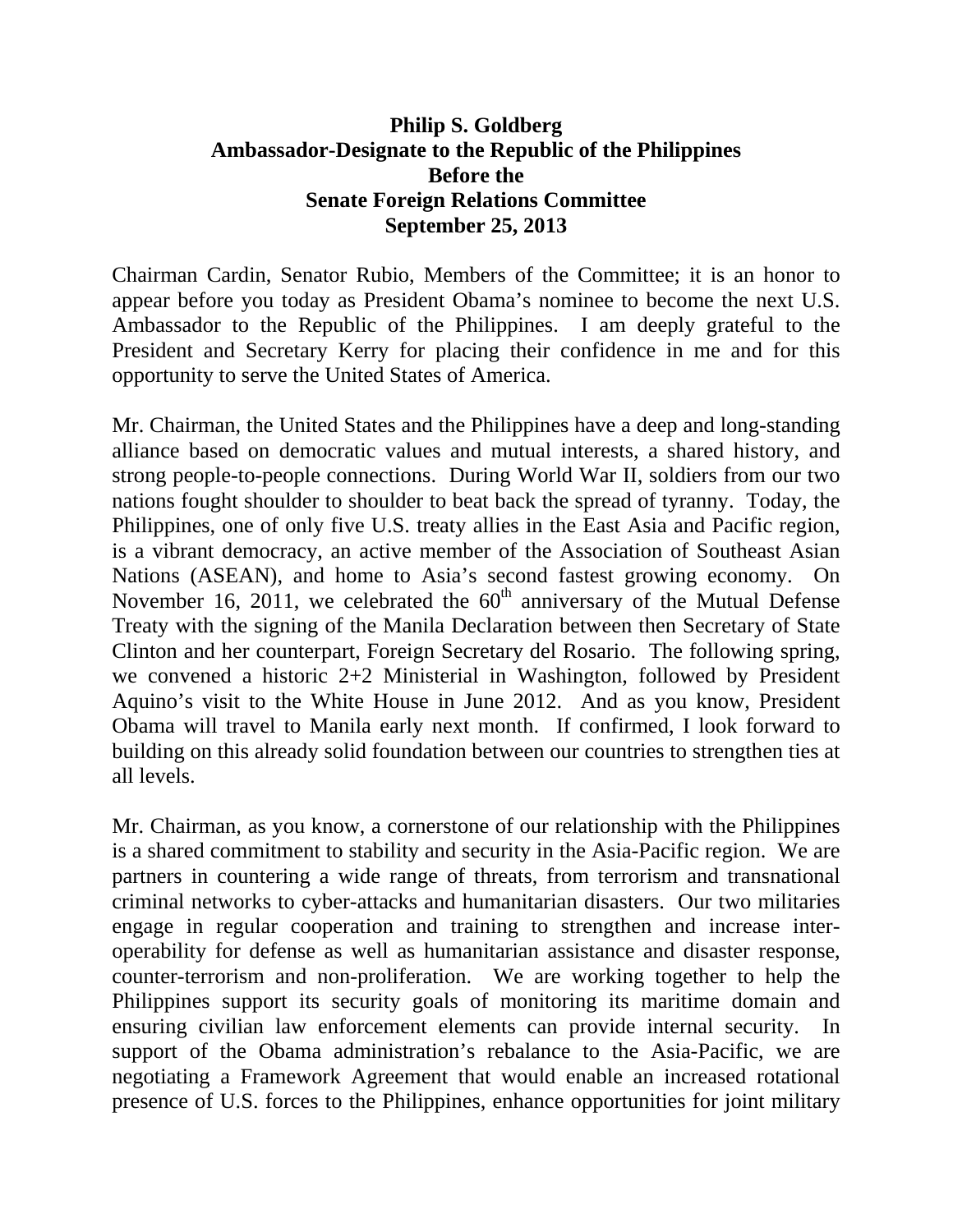training and exercises, and allow for the prepositioning of equipment and supplies to respond quickly to natural disasters. We also support Philippine efforts to reduce tensions surrounding the territorial disputes in the South China Sea, both through the creation of a Code of Conduct between ASEAN member states and China, and through internationally accepted dispute resolution mechanisms like those provided for under the United Nations Convention on the Law of the Sea. Ensuring freedom of navigation and unimpeded lawful commerce in the South China Sea remains an important U.S. national interest shared by the Philippines and others in the region.

Our partnership with the Philippines is broad based and multifaceted. We share strong economic and commercial ties – the United States is the Philippines' second largest trading partner with \$22 billion in two-way trade last year. We are also the country's largest foreign investor. But much more work needs to be done in order to bring the benefits of free trade and economic prosperity enjoyed by other countries in Southeast Asia, to the 39 million Filipinos – roughly 42 percent of the country – who live on less than \$2 a day. If confirmed, I will seek to expand our economic relationship, which will benefit people of both countries. Through the Partnership for Growth, which we support through ten U.S. agencies, and the Millennium Challenge Compact, our initiatives reinforce the Aquino administration's efforts to address corruption, improve economic competitiveness and promote growth that is both inclusive and sustainable. Our foreign assistance is also focused on health, education, good governance, energy and the environment. The Philippines has long had the resources necessary to achieve its full potential. President Aquino has shown the political will and commitment to tackle corruption and promote good governance and respect for human rights.

Lastly, I would be remiss if I didn't mention the special bonds that characterize our bilateral relationship. Our public diplomacy programs build a long-term foundation for understanding and collaboration. Since 1961, some 8,500 Peace Corps Volunteers have been forging people-to-people partnerships between our two countries. There are over 200,000 American citizens residing in the Philippines and nearly four million people of Filipino origin in this country. Filipino Americans have made their mark by contributing to our country in so many fields. It is no surprise, therefore, that our embassy in Manila is one of the largest visa processing posts in the world, both for travelers to the United States and those who seek to reunite with members of their family. The Philippines is also home to the only U.S. Veterans clinic overseas.

Mr. Chairman, for the past three and one half years I have been the Assistant